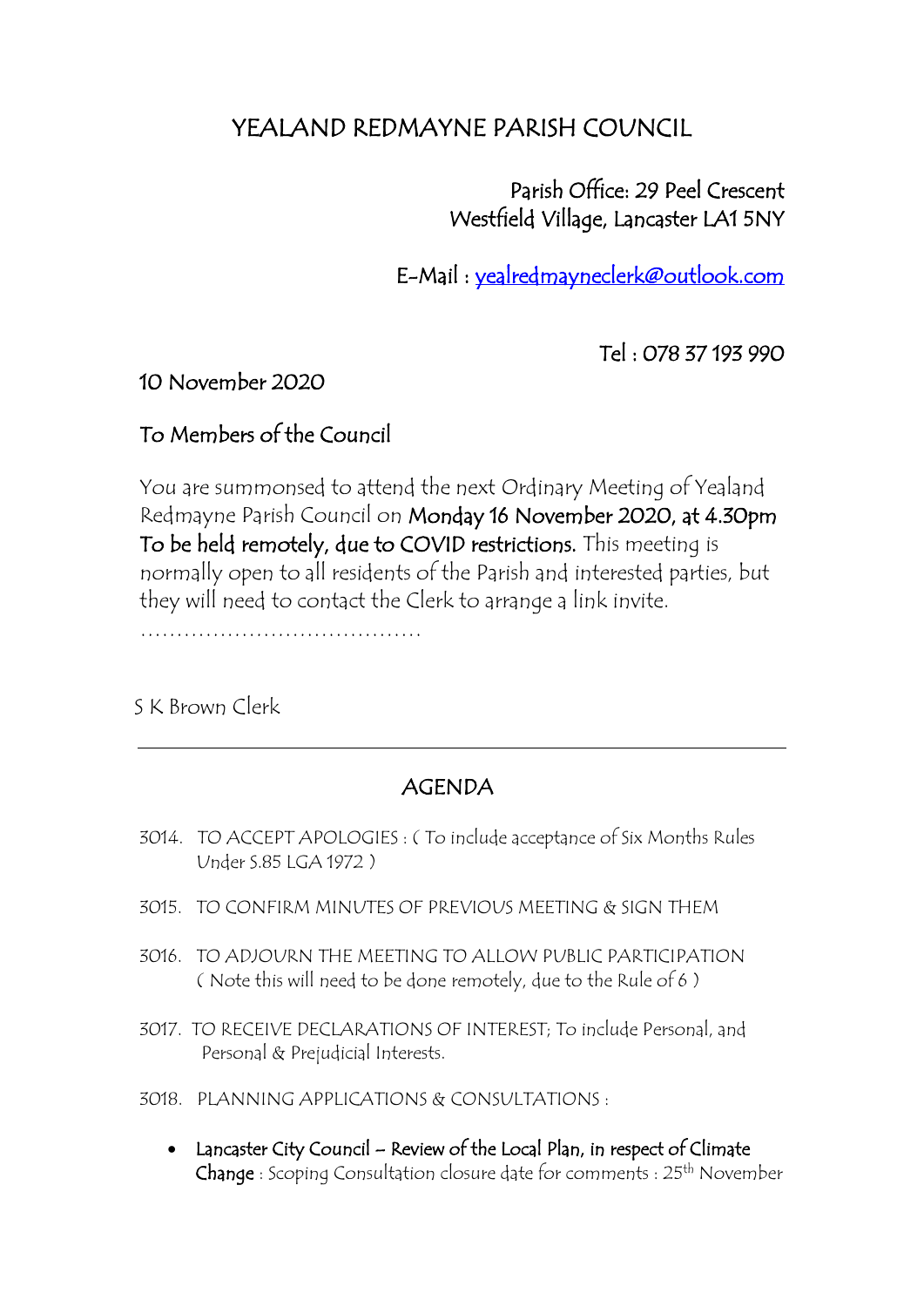- 20/0215/TCA : Felling / Heavy Pollard of Ash Tree at 33 Silverdale Road LA5 9TA.
- Lancaster J33 route options and Lancaster City Centre Movement and Public Realm Strategy consultation ( docs circulated ). Closing Date 8 December.
- Unitary Proposals Morecambe Bay Local Government Reorganisation, of Lancaster City Council, Barrow Borough and South Lakeland District Council, into one Unitary Authority known as The Bay.
- 20/0242/AD : Prior Notification of Agricultural Determination for the construction of a silage clamp with roof and erection of roofs over yards at Cinderbarrow Farm, Cinderbarrow Lane, LA5 9RL

#### 3019. TO APPROVE PAYMENTS :

• Clerk's Fee Oct 2020  $\epsilon$  177.50 (Already Paid) • Clerk's Fee Nov 2020  $\epsilon$  177.50 (Pay on 25<sup>th</sup>) • Clerk's Expenses  $\epsilon$  52.14 (Chq 0417) • J Marshall Meadows Cuts, ETBA (Chq 0419) • G Rowlinson Drover's Cut  $\epsilon$  TBA (Chq 414) •  $S$  K Brown - Insurance Came & Co  $E$  387.80. (Chq 418) • Donation to St John's Ambulance ?  $E$  TBC (Chq 420)

The Deposit Account now has  $\epsilon$  6,151.24, The Current A/c has  $\epsilon$  550.09, before any payments are made.

- 3020. TO RECEIVE REPORTS FROM COUNCILLOR REPRESENTATIVES ( for information only )
- 3021. TO CONSIDER THE MEADOWS & PLAY AREA INSPECTION REPORT : The City Council did an inspection in 2020, some items needed attention. Playground can still open, under current Lockdown rules. Can the two bollards on the corner of The Meadows be removed and replaced with some planters for herbs ?
- 3022. TO CONSIDER INFORMATION ( AONB ) NOTICE BOARDS : Extra photos with people in are needed, to reflect the Vibrancy of the Village. he first draft of the board has been circulated for comments
- 3023 TO CONSIDER INSURANCE DOCUMENTS & RENEWAL : The PC has a Three Year Long Term Agreement, the new picnic bench has been added.